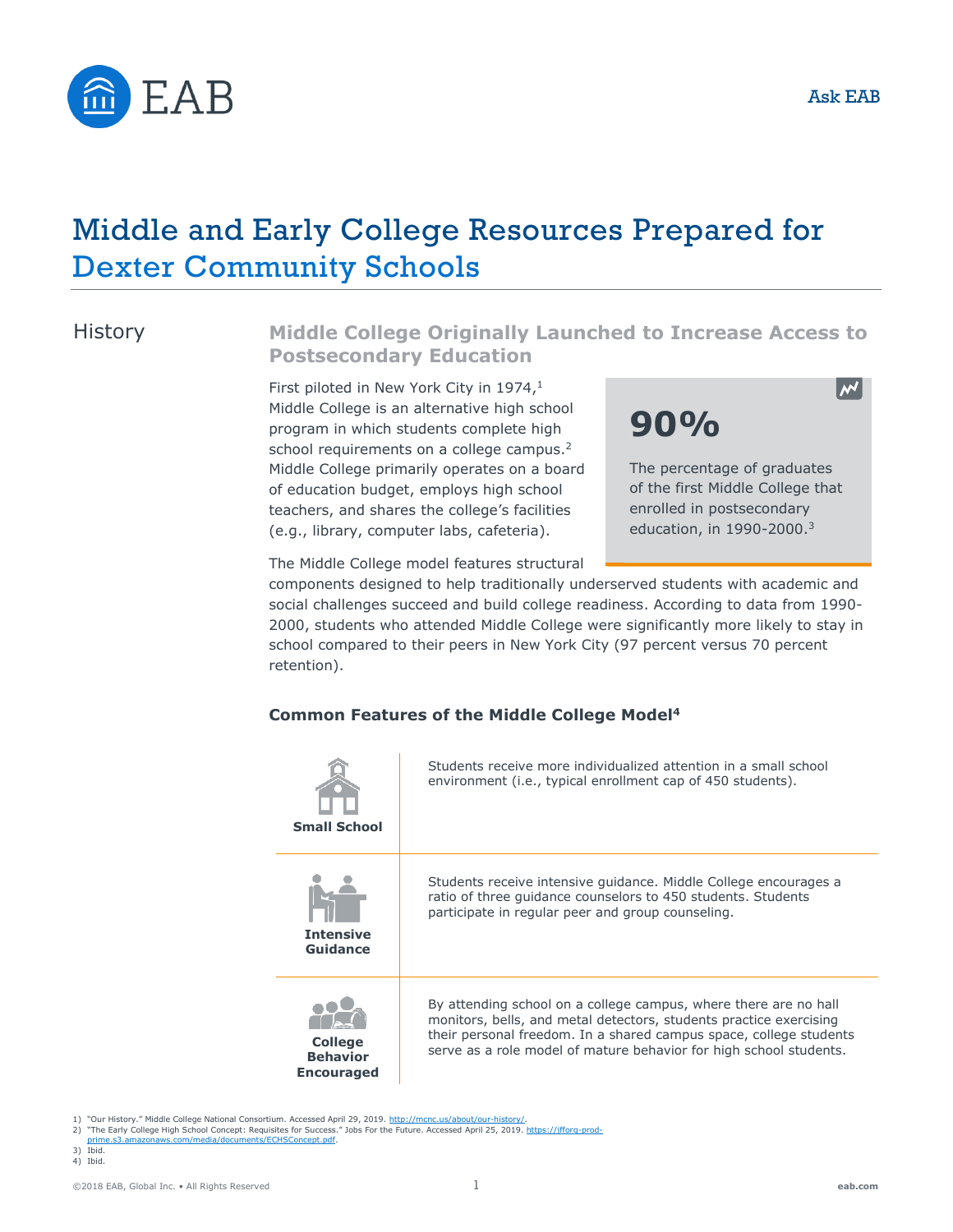

Because students take high school classes built into a college schedule, classes are longer in length. Students subsequently engage in more in-depth and project-based learning.



Middle College may offer students internship opportunities in the community, which extends learning beyond the classroom.

## **Early College Expands on Middle College Framework to Offer an Accelerated Academic Pathway**

As the Middle College model demonstrated early success, both the founder and first Middle College principal noted that some high school students did not need four years to complete their secondary school requirements, and some were already enrolled in college classes. 5 In the 1999-2000 school year, Middle College students who took college courses passed at a higher rate than that of the typical college first-year cohort. Thus, these students demonstrated readiness to attend actual college courses.

Early College, which is also referred to as Early College High School or Early College School, retains most of the core structural features of Middle College and incorporates additional interventions to offer an accelerated, more integrated academic pathway. Typically, students start their studies in high school courses, and begin college coursework as soon as ninth grade.<sup>6</sup> Some college courses may count towards both high school and college credit. Students graduate with a high school diploma and an Associate's degree (or two years of college credit), at no cost.<sup>7</sup> Students can complete the program in five years or less. Similarly to Middle Colleges, most Early Colleges are located on college campuses.<sup>8</sup>

In addition, Early College deepens the collaboration between high school and college. For example, the high school receives support from college divisions, such as in finance, admissions, and counseling. To ensure an active partnership between high school and college administration, Jobs for the Future emphasizes that the college president should be involved in communicating and advocating for the program to faculty, community stakeholders, and higher education forums.

<sup>5)</sup> "The Early College High School Concept: Requisites for Success." Jobs For the Future. Accessed April 25, 2019. [https://jfforg-prod](https://jfforg-prod-prime.s3.amazonaws.com/media/documents/ECHSConcept.pdf)[prime.s3.amazonaws.com/media/documents/ECHSConcept.pdf.](https://jfforg-prod-prime.s3.amazonaws.com/media/documents/ECHSConcept.pdf)

<sup>6) &</sup>quot;Ten Key Decisions in Creating Early Colleges." National Center for Restructuring Education, Schools, and Teaching (NCREST). Accessed April 24, 2019.<br>https://www.tc.columbia.edu/ncrest/publications--resources/BarnettEli https://www.tc.combia.edu/ncrest/barnettElisabeth\_BucceriColleges\_2013.pdf

<sup>7) &</sup>quot;The Early College High School Concept: Requisites for Success." Jobs For the Future. Accessed April 25, 2019. [https://jfforg-prod-](https://jfforg-prod-prime.s3.amazonaws.com/media/documents/ECHSConcept.pdf)

uments/ECHSConcept.pdf

<sup>8)</sup> Ten Key Decisions in Creating Early Colleges." National Center for Restructuring Education, Schools, and Teaching (NCREST). Accessed April 24, 2019.<br>https://www.tc.columbia.edu/ncrest/publications-resources/BarnettElisa [https://www.tc.columbia.edu/ncrest/publications--resources/BarnettElisabeth\\_BucceriKristen\\_etc\\_TenKeyDecisionsinCreatingEarlyColleges\\_2013.pdf.](https://www.tc.columbia.edu/ncrest/publications--resources/BarnettElisabeth_BucceriKristen_etc_TenKeyDecisionsinCreatingEarlyColleges_2013.pdf)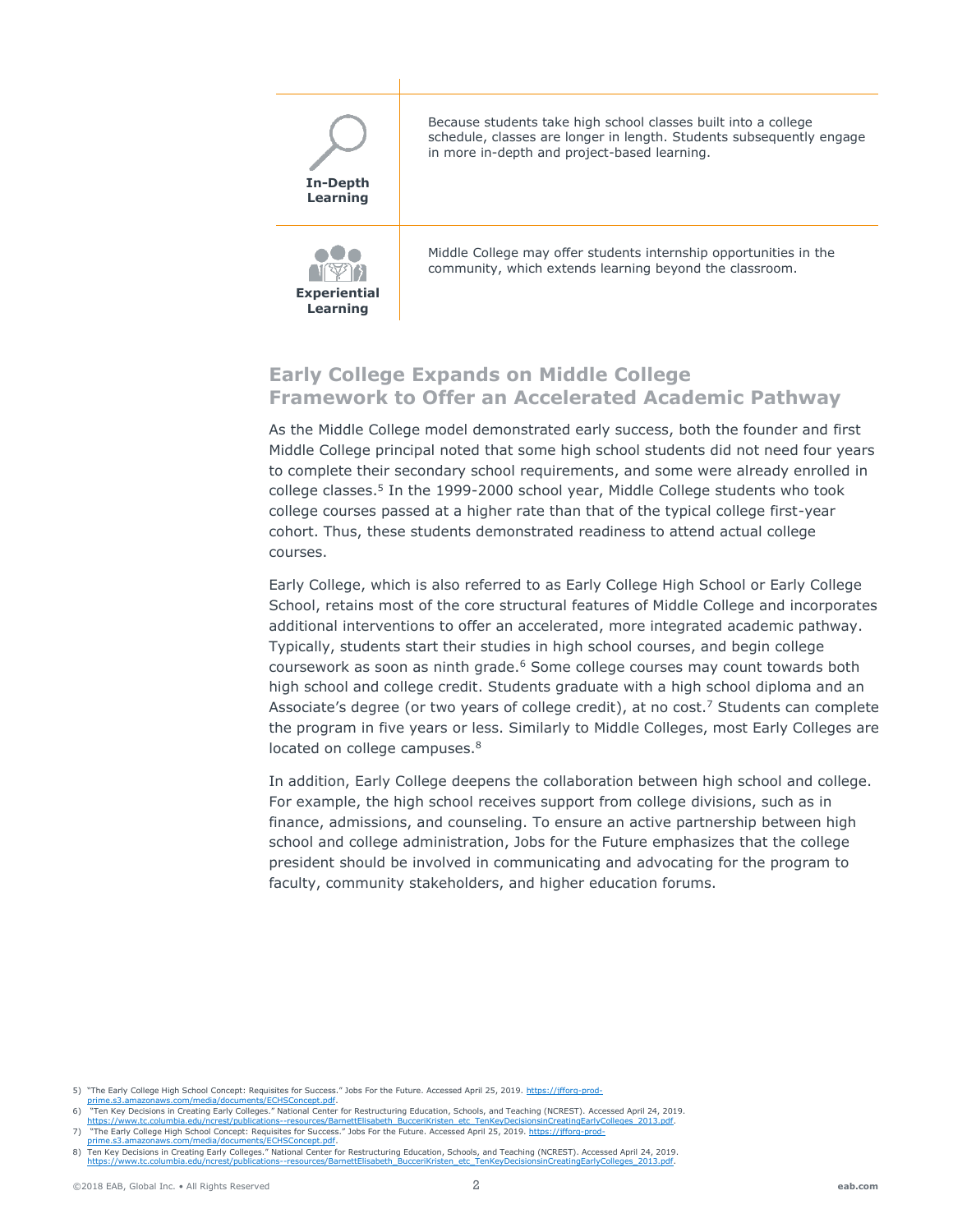#### **Timeline of Middle and Early College9,10,11**



Design

## **Existing Early College Programs Vary in Model Structure and Course Sequence**

Early Colleges vary in the flexibility of academic plans, including course sequence.<sup>12</sup> In general, the National Center for Restructuring Education, Schools, and Teaching (NCREST) recommends designing a course continuum that increases in difficulty. Some Early Colleges mandate that students follow a specific course sequence, some let students choose the order of their courses, and others blend these two approaches.

For example, Pharr-San Juan-Alamo Independent School District in Texas offers four different Early College models:

- A comprehensive course sequence that allows students to earn a maximum of 60 college credits or an Associate's degree;
- A more specialized model targeting students who are at risk of not graduating from high school;
- High schools with redesigned  $11<sup>th</sup>$  and  $12<sup>th</sup>$  grades that offer dual enrollment courses;
- "School within a school early college high school" that offers dual enrollment courses to students enrolled in the school. 13

At the California Academy of Liberal Studies, students take a set combination of high school and college classes, one summer elective, and then can opt to take all college courses in their fifth year.<sup>14</sup> The College in High School Alliance features additional profiles of early college design, such as from Akron Early College High School in Ohio and Bard High School Early College in New Jersey.<sup>15</sup>

<sup>9) &</sup>quot;The Early College High School Concept: Requisites for Success." Jobs For the Future. Accessed April 25, 2019. https://jfforg-prod-<br>nrime S3 amazonaws com/media/documents/ECHSConcept ndf nts/ECHSConcept.pdf.

<sup>10)</sup> "Our History." Middle College National Consortium. Accessed April 29, 2019[. http://mcnc.us/about/our-history/.](http://mcnc.us/about/our-history/) 11) "About Us." Middle College High School. Accessed April 29, 2019. [https://www.mchslic.org/.](https://www.mchslic.org/)

<sup>12)</sup> "Ten Key Decisions in Creating Early Colleges." National Center for Restructuring Education, Schools, and Teaching (NCREST). Accessed April 24, 2019. [https://www.tc.columbia.edu/ncrest/publications--resources/BarnettElisabeth\\_BucceriKristen\\_etc\\_TenKeyDecisionsinCreatingEarlyColleges\\_2013.pdf.](https://www.tc.columbia.edu/ncrest/publications--resources/BarnettElisabeth_BucceriKristen_etc_TenKeyDecisionsinCreatingEarlyColleges_2013.pdf)

<sup>13)</sup> "How to Scale College in High School." College in High School Alliance. Accessed April 25, 2019. [http://www.nacep.org/collegeinhighschool/How%20to%20Scale%20College%20in%20High%20School\\_CHSA.pdf.](http://www.nacep.org/collegeinhighschool/How%20to%20Scale%20College%20in%20High%20School_CHSA.pdf)

<sup>14)</sup> "Ten Key Decisions in Creating Early Colleges." National Center for Restructuring Education, Schools, and Teaching (NCREST). Accessed April 24, 2019. [https://www.tc.columbia.edu/ncrest/publications--resources/BarnettElisabeth\\_BucceriKristen\\_etc\\_TenKeyDecisionsinCreatingEarlyColleges\\_2013.pdf.](https://www.tc.columbia.edu/ncrest/publications--resources/BarnettElisabeth_BucceriKristen_etc_TenKeyDecisionsinCreatingEarlyColleges_2013.pdf) 15) "How to Scale College in High School." College in High School Alliance. Accessed April 25, 2019.

[http://www.nacep.org/collegeinhighschool/How%20to%20Scale%20College%20in%20High%20School\\_CHSA.pdf.](http://www.nacep.org/collegeinhighschool/How%20to%20Scale%20College%20in%20High%20School_CHSA.pdf)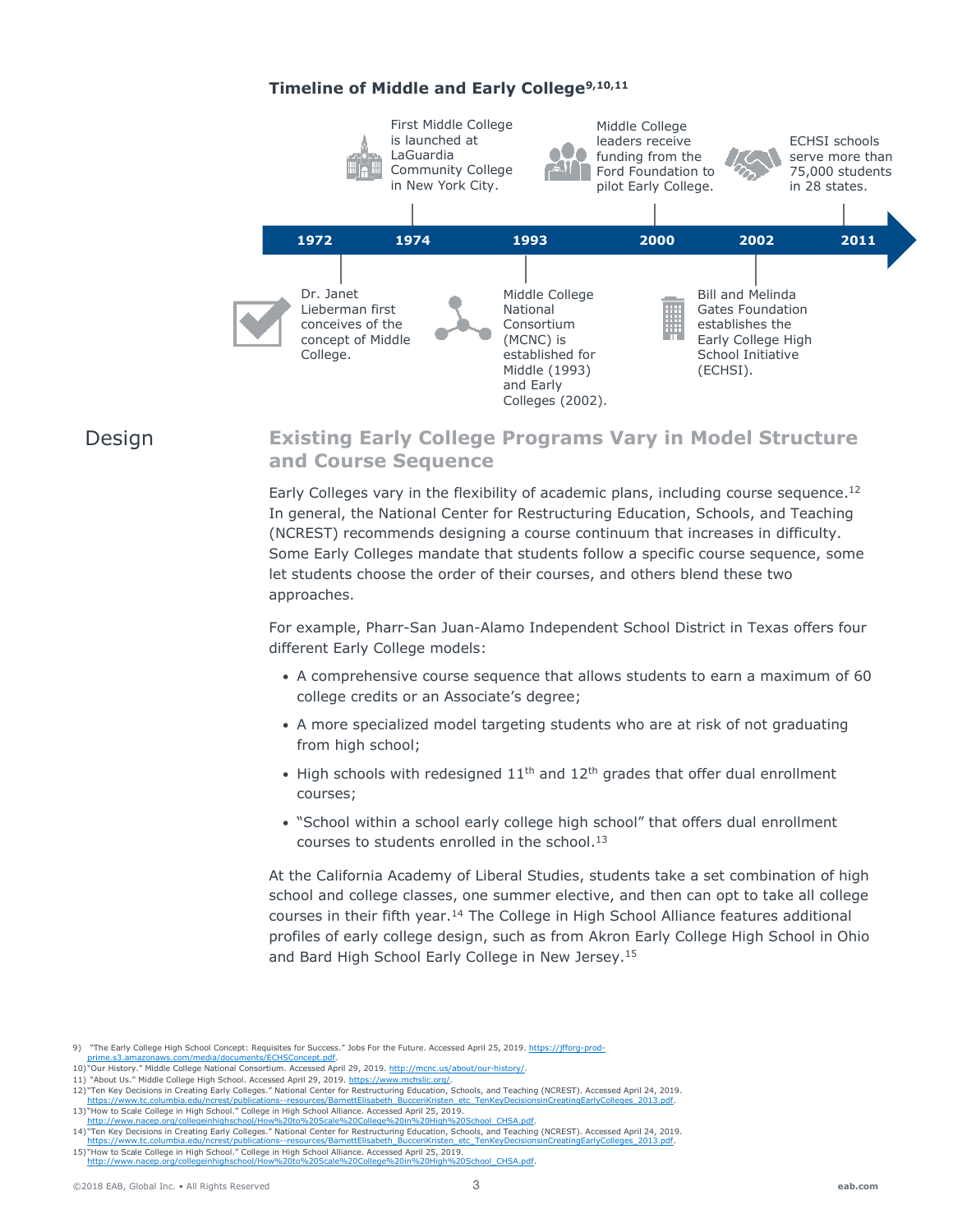Early College administrators use various metrics to determine when students are ready to begin college coursework.<sup>16</sup> For example, teachers can gauge college readiness based on college entrance exam scores, student progression through a specific course sequence, and/or faculty approval on a student-by-student basis. At Wallis Annenberg High School in California, high school teachers, the building principal, and a college liaison collaboratively assess students on a set of criteria (e.g., no behavior problems in ninth and  $10<sup>th</sup>$  grade) in order to determine timing of enrollment in college courses.

#### **How to Establish and Maintain College-Level Quality in Early College Coursework<sup>17</sup>**

Jobs for the Future recommends that high school teachers who teach college courses should use the same syllabus, assignments, and assessments utilized in the equivalent course taught on campus. Consider requiring college professors to provide constructive feedback on student work through high school classroom visits.

## **Build College Readiness Skills into the Curriculum to Promote Student Success in College Coursework**

Consider integrating skills-focused workshops or courses to boost students' college readiness.<sup>18</sup> Successful Early College students (i.e., highest college GPAs, most number of college credits) more readily demonstrate ease with the following skills: using library resources, taking notes, planning homework, meeting deadlines, and creating a good study environment.

#### **Skills Checklist for Teachers to Assess Students' College Readiness<sup>19</sup>**



Cognitive skills: problem-solving, interpretation, analysis of claims

Content knowledge and skills: writing skills, algebraic concepts, essential foundational concepts from core subjects



Academic behaviors: time management, persistence, study group use



Contextual skills and awareness: how to ask for help, how to build relationships with professors, college admissions process

At STAR Early College in New York state, ninth grade students participate in weekly "College  $101$ " workshops to learn about different departments and meet professors.  $20$ In the spring, the students conduct a six-week, in-depth study of an academic discipline. Ninth and  $10<sup>th</sup>$  grade students work on group research papers that reflect college-level work. In 11<sup>th</sup> grade, students begin to take college courses.

16) "Ten Key Decisions in Creating Early Colleges." National Center for Restructuring Education, Schools, and Teaching (NCREST). Accessed April 24, 2019.

[https://www.tc.columbia.edu/ncrest/publications--resources/BarnettElisabeth\\_BucceriKristen\\_etc\\_TenKeyDecisionsinCreatingEarlyColleges\\_2013.pdf.](https://www.tc.columbia.edu/ncrest/publications--resources/BarnettElisabeth_BucceriKristen_etc_TenKeyDecisionsinCreatingEarlyColleges_2013.pdf) 17)"A Policymaker's Guide to Early College Designs." Jobs For the Future. Accessed April 26, 2019. https://files.eric.ed.gov/fulltext/ED520109.pdf.<br>18)"Ten Key Decisions in Creating Early Colleges." National Center for Res [https://www.tc.columbia.edu/ncrest/publications--resources/BarnettElisabeth\\_BucceriKristen\\_etc\\_TenKeyDecisionsinCreatingEarlyColleges\\_2013.pdf.](https://www.tc.columbia.edu/ncrest/publications--resources/BarnettElisabeth_BucceriKristen_etc_TenKeyDecisionsinCreatingEarlyColleges_2013.pdf) 19) Ibid.

 $\mathbf{P}$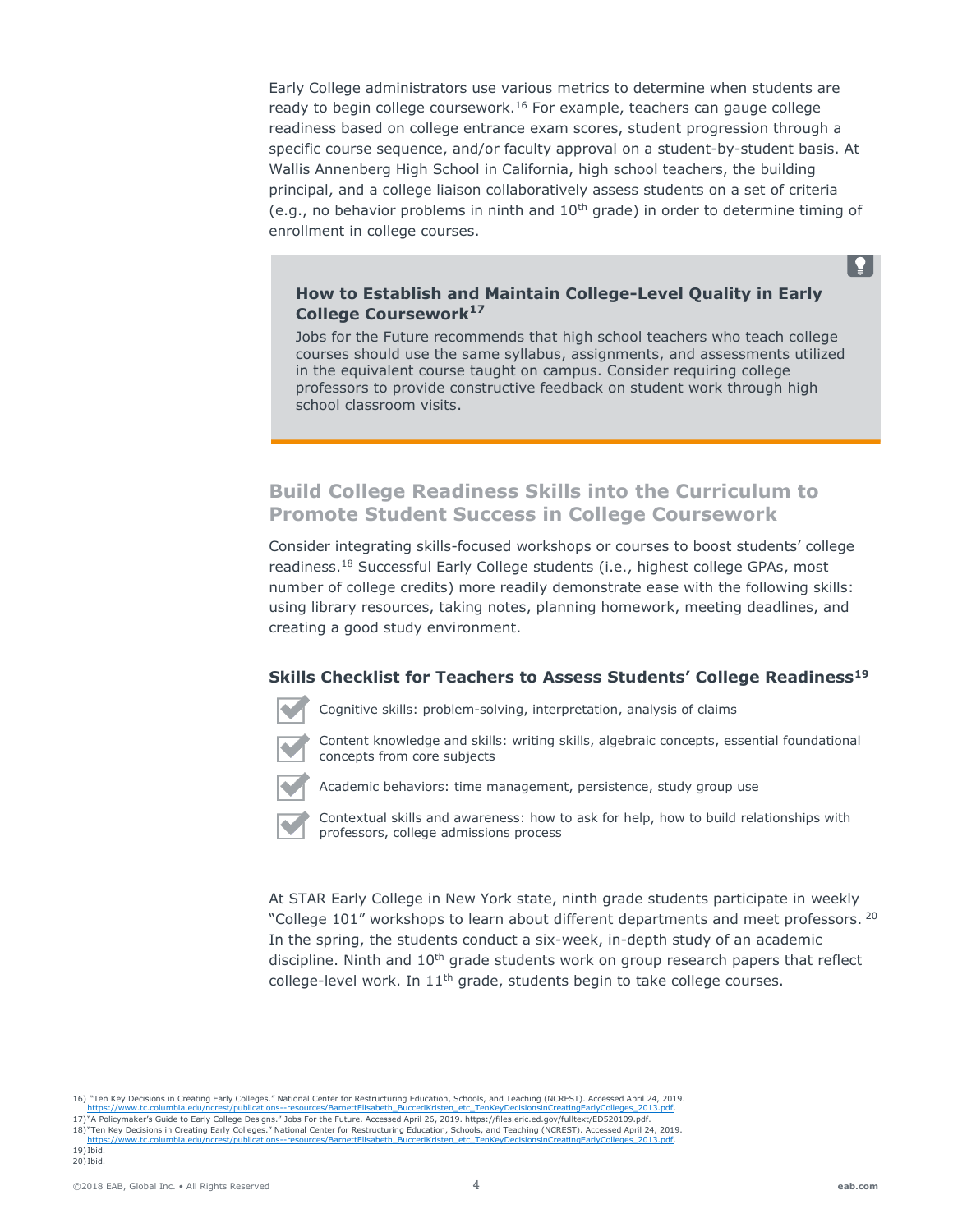## Support Services for **Students**

## **Provide Academic and Social Support Services for Students to Promote Program Completion**

The Middle College National Consortium (MCNC) discusses how Early Colleges offer research-based comprehensive support to students.<sup>21</sup> For example, administrators should initially mandate academic support and ensure that support is specific to a subject area.

NCREST reports feedback from graduating seniors in Early Colleges from MCNC on received academic support and their perceptions of helpfulness of these supports.<sup>22</sup> Students most often received academic support in the form of extra assistance from high school teachers (53 percent) and tutoring at the college (50 percent). 89 percent of students found extra assistance from college teachers helpful, and 86 percent of students found tutoring at the college helpful. As another form of academic support, consider offering a seminar (scheduled one to four times a week) to teach students how to navigate college-level coursework, such as how to read a college textbook, seek help with assignments, and use a syllabus.

#### **Common Blended Academic and Social Supports Offered by Early Colleges to Boost Student Outcomes<sup>23</sup>**



#### **Advisory Group**

Students, in a small group, meet consistently with a knowledgeable adult to discuss personal and academic needs.



#### **Extended Learning Time**

Students participate in first-year orientation, academic bootcamps, and/or summer bridge programs.



**Mentoring Program** Students meet with older peers or teachers, either 1:1 or in small groups.



#### **College Liaison**

Students work with a college liaison on the transition to college coursework and expectations.

Consider establishing "advisories," in which students regularly meet with a knowledgeable adult in a group setting to check in on personal and academic needs and growth.<sup>24</sup> For example, advisors can offer strategies on how to study in a distracting household, monitor students' academic progress, and help facilitate college and career readiness (e.g., coordinate college visits, assist students in learning about different college majors and career areas). Consider building advisories into the school day to embed regular and proactive student support into students' schedules.

21) "Comprehensive Academic Support." Middle College National Consortium. Accessed April 25, 2019. http://mcnc.us/o

.22) "Ten Key Decisions in Creating Early Colleges." National Center for Restructuring Education, Schools, and Teaching (NCREST). Accessed April 24, 2019<br>.https://www.tc.columbia.edu/ncrest/publications--resources/BarnettE

 $23)$  Ibid.